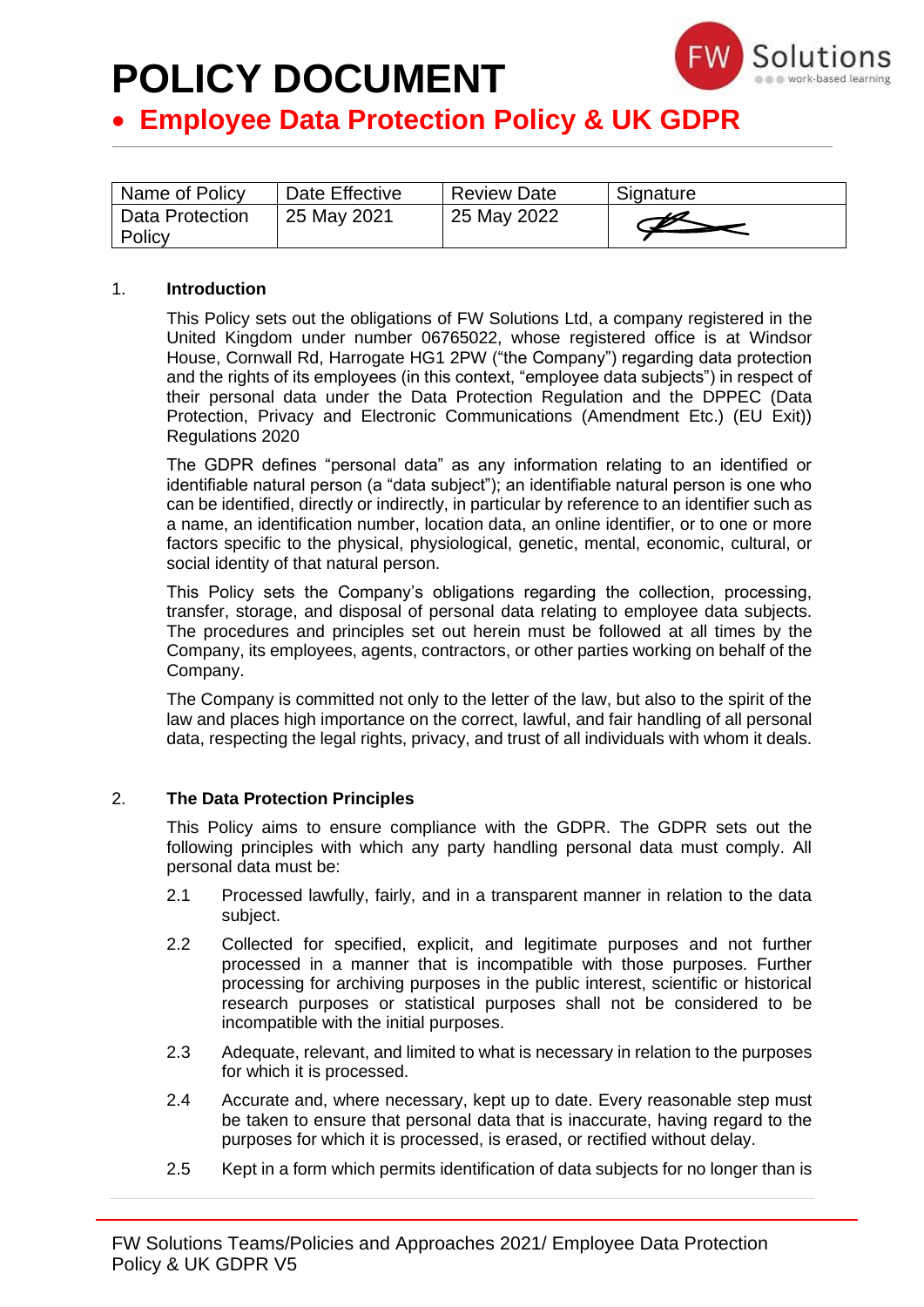

## • **Employee Data Protection Policy & UK GDPR**

necessary for the purposes for which the personal data is processed. Personal data may be stored for longer periods insofar as the personal data will be processed solely for archiving purposes in the public interest, scientific or historical research purposes, or statistical purposes, subject to implementation of the appropriate technical and organisational measures required by the GDPR in order to safeguard the rights and freedoms of the data subject.

2.6 Processed in a manner that ensures appropriate security of the personal data, including protection against unauthorised or unlawful processing and against accidental loss, destruction, or damage, using appropriate technical or organisational measures.

### 3. **The Rights of Data Subjects**

The GDPR sets out the following rights applicable to data subjects (please refer to the parts of this policy indicated for further details):

- 3.1 The right to be informed (Part 12).
- 3.2 The right of access (Part 13);
- 3.3 The right to rectification (Part 14);
- 3.4 The right to erasure (also known as the 'right to be forgotten') (Part 15);
- 3.5 The right to restrict processing (Part 16):
- 3.6 The right to object (Part 17); and

### 4. **Lawful, Fair, and Transparent Data Processing**

- 4.1 The GDPR seeks to ensure that personal data is processed lawfully, fairly, and transparently, without adversely affecting the rights of the data subject. The GDPR states that processing of personal data shall be lawful if at least one of the following applies:
	- 4.1.1 The data subject has given consent to the processing of their personal data for one or more specific purposes;
	- 4.1.2 The processing is necessary for the performance of a contract to which the data subject is a party, or in order to take steps at the request of the data subject prior to entering into a contract with them;
	- 4.1.3 The processing is necessary for compliance with a legal obligation to which the data controller is subject;
	- 4.1.4 The processing is necessary to protect the vital interests of the data subject or of another natural person;
	- 4.1.5 The processing is necessary for the performance of a task carried out in the public interest or in the exercise of official authority vested in the data controller; or
	- 4.1.6 The processing is necessary for the purposes of the legitimate interests pursued by the data controller or by a third party, except where such interests are overridden by the fundamental rights and freedoms of the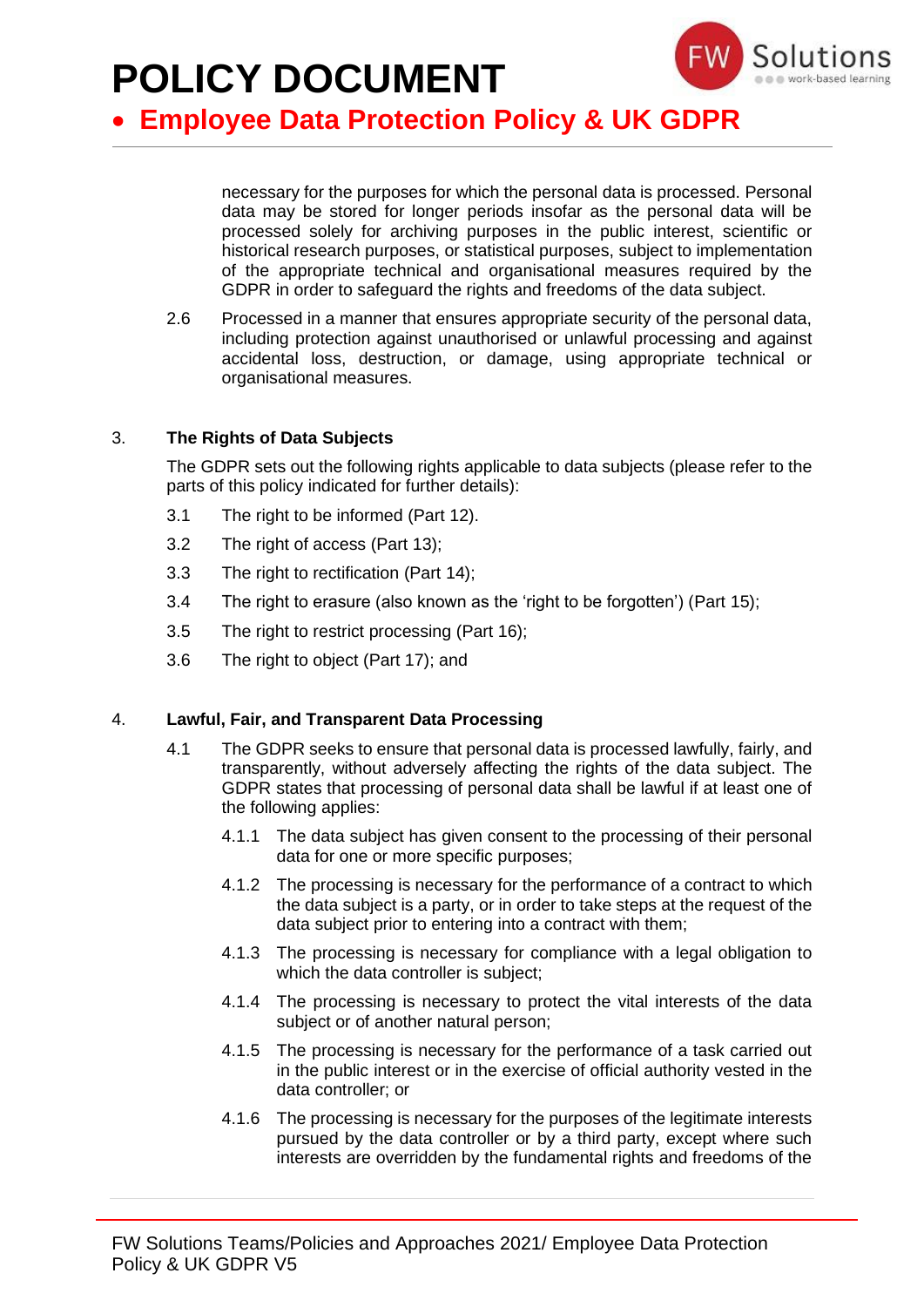

### • **Employee Data Protection Policy & UK GDPR**

data subject which require protection of personal data, in particular where the data subject is a child.

- 4.2 If the personal data in question is "special category data" (also known as "sensitive personal data" (for example, data concerning the data subject's race, ethnicity, politics, religion, trade union membership, genetics, biometrics (if used for ID purposes), health, sex life, or sexual orientation), at least one of the following conditions must be met:
	- 4.2.1 The data subject has given their explicit consent to the processing of such data for one or more specified purposes (unless UK law prohibits them from doing so);
	- 4.2.2 The processing is necessary for the purpose of carrying out the obligations and exercising specific rights of the data controller or of the data subject in the field of employment, social security, and social protection law (insofar as it is authorised UK law provides for appropriate safeguards for the fundamental rights and interests of the data subject);
	- 4.2.3 The processing is necessary to protect the vital interests of the data subject or of another natural person where the data subject is physically or legally incapable of giving consent;
	- 4.2.4 The data controller is a foundation, association, or other non-profit body with a political, philosophical, religious, or trade union aim, and the processing is carried out in the course of its legitimate activities, provided that the processing relates solely to the members or former members of that body or to persons who have regular contact with it in connection with its purposes and that the personal data is not disclosed outside the body without the consent of the data subjects;
	- 4.2.5 The processing relates to personal data which is clearly made public by the data subject;
	- 4.2.6 The processing is necessary for the conduct of legal claims or whenever courts are acting in their judicial capacity;
	- 4.2.7 The processing is necessary for substantial public interest reasons, on the basis of UK law which shall be proportionate to the aim pursued, shall respect the essence of the right to data protection, and shall provide for suitable and specific measures to safeguard the fundamental rights and interests of the data subject;
	- 4.2.8 The processing is necessary for the purposes of preventative or occupational medicine, for the assessment of the working capacity of an employee, for medical diagnosis, for the provision of health or social care or treatment, or the management of health or social care systems or services on the basis UK law or pursuant to a contract with a health professional, subject to the conditions and safeguards referred to in Article 9(3) of the GDPR;
	- 4.2.9 The processing is necessary for public interest reasons in the area of public health, for example, protecting against serious cross-border threats to health or ensuring high standards of quality and safety of health care and of medicinal products or medical devices, on the basis of UK law which provides for suitable and specific measures to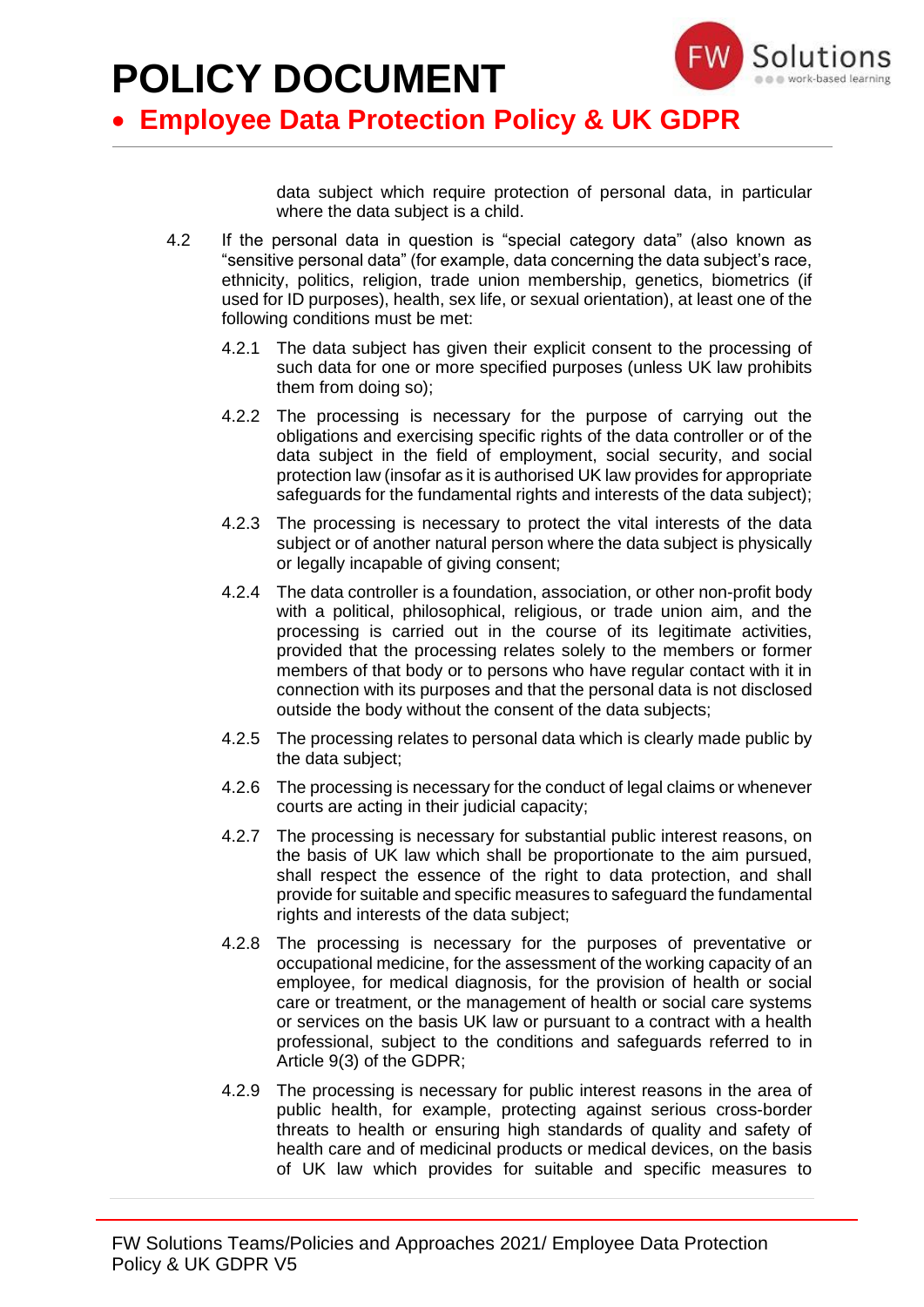

### • **Employee Data Protection Policy & UK GDPR**

safeguard the rights and freedoms of the data subject (in particular, professional secrecy); or

4.2.10 The processing is necessary for archiving purposes in the public interest, scientific or historical research purposes, or statistical purposes in accordance with Article 89 of the GDPR based on UK law which shall be proportionate to the aim pursued, respect the essence of the right to data protection, and provide for suitable and specific measures to safeguard the fundamental rights and the interests of the data subject.

### 5. **Specified, Explicit, and Legitimate Purposes**

- 5.1 The Company collects and processes the personal data set out in Parts 21 to 25 of this Policy. This includes:
	- 5.1.1 Personal data collected directly from employee data subjects; and
	- 5.1.2 Personal data obtained from third parties.
- 5.2 The specific purposes for which the Company collects, processes, and holds such personal data are set out in Parts 21 to 25 of this Policy (or for other purposes expressly permitted by the GDPR).
- 5.3 Employee data subjects are kept informed at all times of the purpose or purposes for which the Company uses their personal data. Please refer to Part 12 for more information on keeping data subjects informed.

### 6. **Adequate, Relevant, and Limited Data Processing**

The Company will only collect and process personal data for and to the extent necessary for the specific purpose or purposes of which employee data subjects have been informed (or will be informed) as under Part 5, above, and as set out in Parts 21 to 25, below.

### 7. **Accuracy of Data and Keeping Data Up-to-Date**

- 7.1 The Company shall ensure that all personal data collected, processed, and held by it is kept accurate and up-to-date. This includes, but is not limited to, the rectification of personal data at the request of an employee data subject, as set out in Part 14, below.
- 7.2 The accuracy of personal data shall be checked when it is collected and at regular intervals thereafter. If any personal data is found to be inaccurate or out-of-date, all reasonable steps will be taken without delay to amend or erase that data, as appropriate.

### 8. **Data Retention**

- 8.1 The Company shall not keep personal data for any longer than is necessary in light of the purpose or purposes for which that personal data was originally collected, held, and processed.
- 8.2 When personal data is no longer required, all reasonable steps will be taken to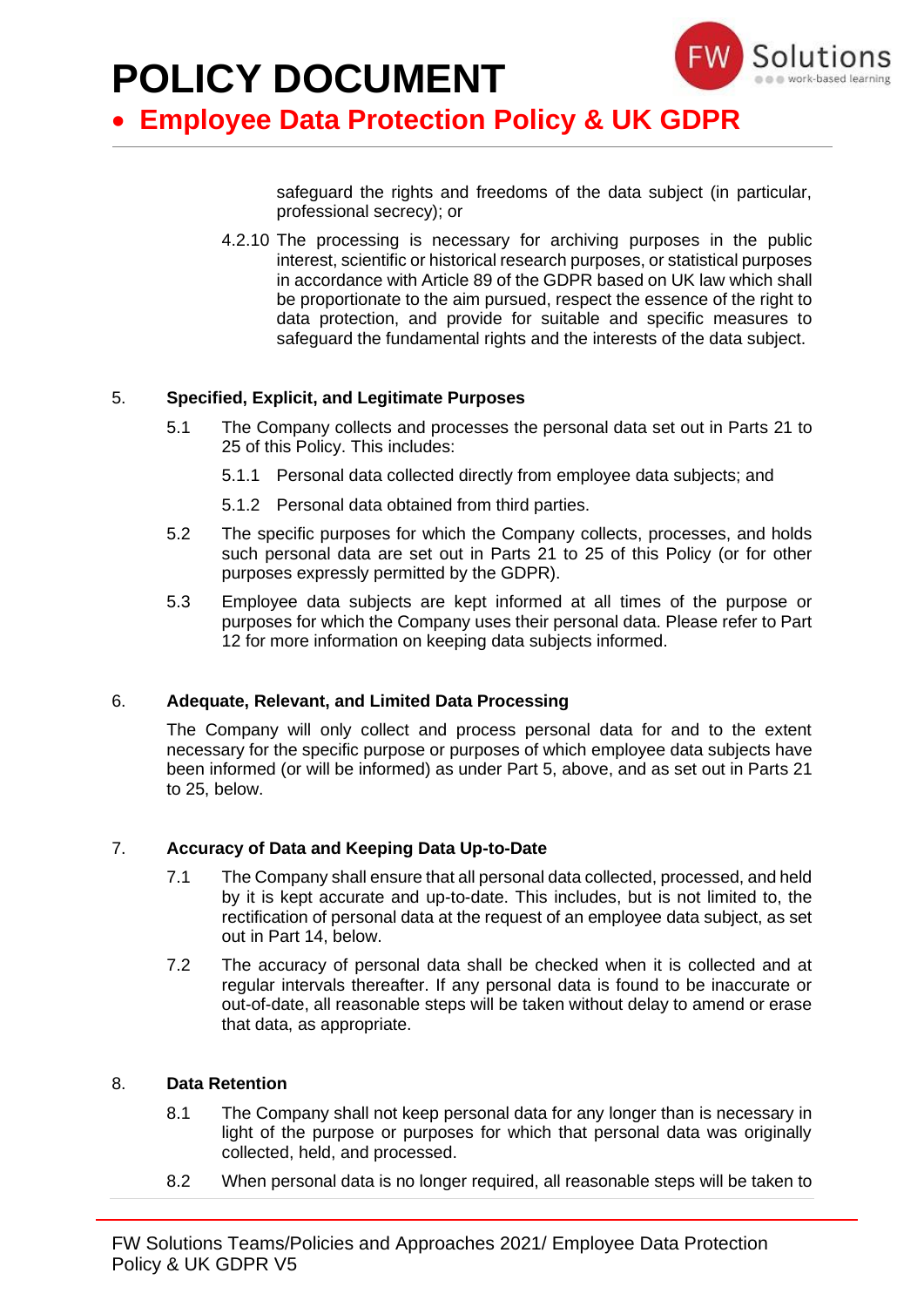

## • **Employee Data Protection Policy & UK GDPR**

erase or otherwise dispose of it without delay.

8.3 For full details of the Company's approach to data retention, including retention periods for specific personal data types held by the Company, please refer to our Data Retention Policy.

### 9. **Secure Processing**

The Company shall ensure that all personal data collected, held, and processed is kept secure and protected against unauthorised or unlawful processing and against accidental loss, destruction, or damage. Further details of the technical and organisational measures which shall be taken are provided in Parts 26 to 31 of this Policy.

### 10. **Accountability and Record-Keeping**

- 10.1 The Company's Data Protection Officer is Rebecca Warden, [r.warden@fwsolutions.net](mailto:r.warden@fwsolutions.net)
- 10.1 The Data Protection Officer shall be responsible for overseeing the implementation of this Policy and for monitoring compliance with this Policy, the Company's other employment and data protection-related policies, and with the GDPR and other applicable data protection legislation.
- 10.2 The Company shall keep written internal records of all personal data collection, holding, and processing, which shall incorporate the following information:
	- 10.2.1 The name and details of the Company, its Data Protection Officer, and any applicable third-party data processors;
	- 10.2.2 The purposes for which the Company collects, holds, and processes personal data;
	- 10.2.3 Details of the categories of personal data collected, held, and processed by the Company, and the categories of employee data subject to which that personal data relates;
	- 10.2.4 Details of any transfers of personal data outside the UK including all mechanisms and security safeguards;
	- 10.2.5 Details of how long personal data will be retained by the Company (please refer to the Company's Data Retention Policy); and
	- 10.2.6 Detailed descriptions of all technical and organisational measures taken by the Company to ensure the security of personal data.

### 11. **Data Protection Impact Assessments**

- 11.1 The Company shall carry out Data Protection Impact Assessments for any and all new projects and/or new uses of personal data which involve the use of new technologies and the processing involved is likely to result in a high risk to the rights and freedoms of employee data subjects under the GDPR.
- 11.2 Data Protection Impact Assessments shall be overseen by the Data Protection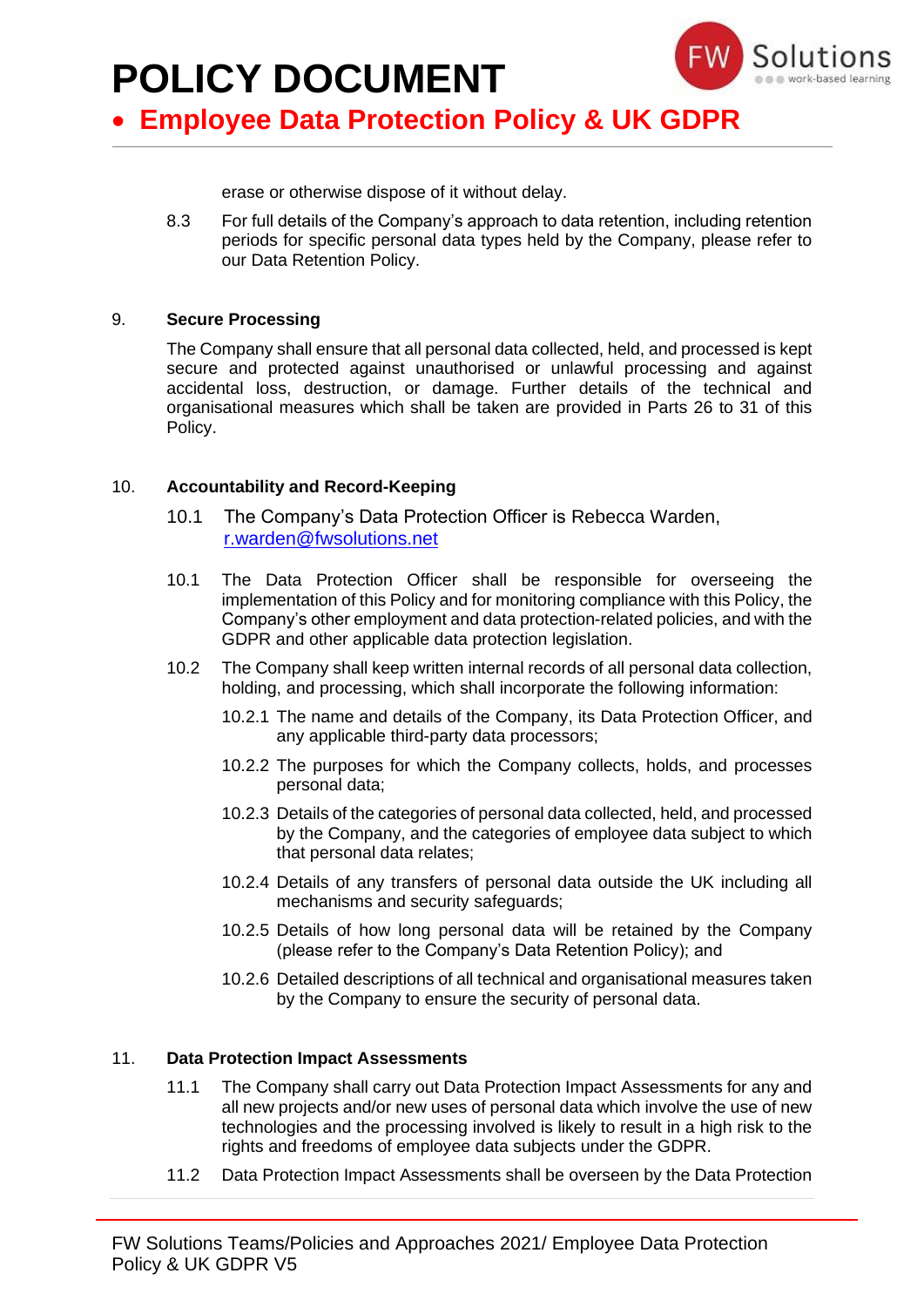

## • **Employee Data Protection Policy & UK GDPR**

Officer and shall address the following:

- 11.2.1 The type(s) of personal data that will be collected, held, and processed;
- 11.2.2 The purpose(s) for which personal data is to be used;
- 11.2.3 The Company's objectives;
- 11.2.4 How personal data is to be used;
- 11.2.5 The parties (internal and/or external) who are to be consulted;
- 11.2.6 The necessity and proportionality of the data processing with respect to the purpose(s) for which it is being processed;
- 11.2.7 Risks posed to employee data subjects;
- 11.2.8 Risks posed both within and to the Company; and
- 11.2.9 Proposed measures to minimise and handle identified risks.

### 12. **Keeping Data Subjects Informed**

- 12.1 The Company shall provide the information set out in Part 12.2 to every employee data subject:
	- 12.1.1 Where personal data is collected directly from employee data subjects, those employee data subjects will be informed of its purpose at the time of collection; and
	- 12.1.2 Where personal data is obtained from a third party, the relevant employee data subjects will be informed of its purpose:
	- a) if the personal data is used to communicate with the employee data subject, when the first communication is made; or
	- b) if the personal data is to be transferred to another party, before that transfer is made; or
	- c) as soon as reasonably possible and in any event not more than one month after the personal data is obtained.
- 12.2 The following information shall be provided:
	- 12.2.1 Details of the Company including, but not limited to, the identity of its Data Protection Officer;
	- 12.2.2 The purpose(s) for which the personal data is being collected and will be processed (as detailed in Parts 21 to 25 of this Policy) and the legal basis justifying that collection and processing;
	- 12.2.3 Where applicable, the legitimate interests upon which the Company is justifying its collection and processing of the personal data;
	- 12.2.4 Where the personal data is not obtained directly from the employee data subject, the categories of personal data collected and processed:
	- 12.2.5 Where the personal data is to be transferred to one or more third parties, details of those parties;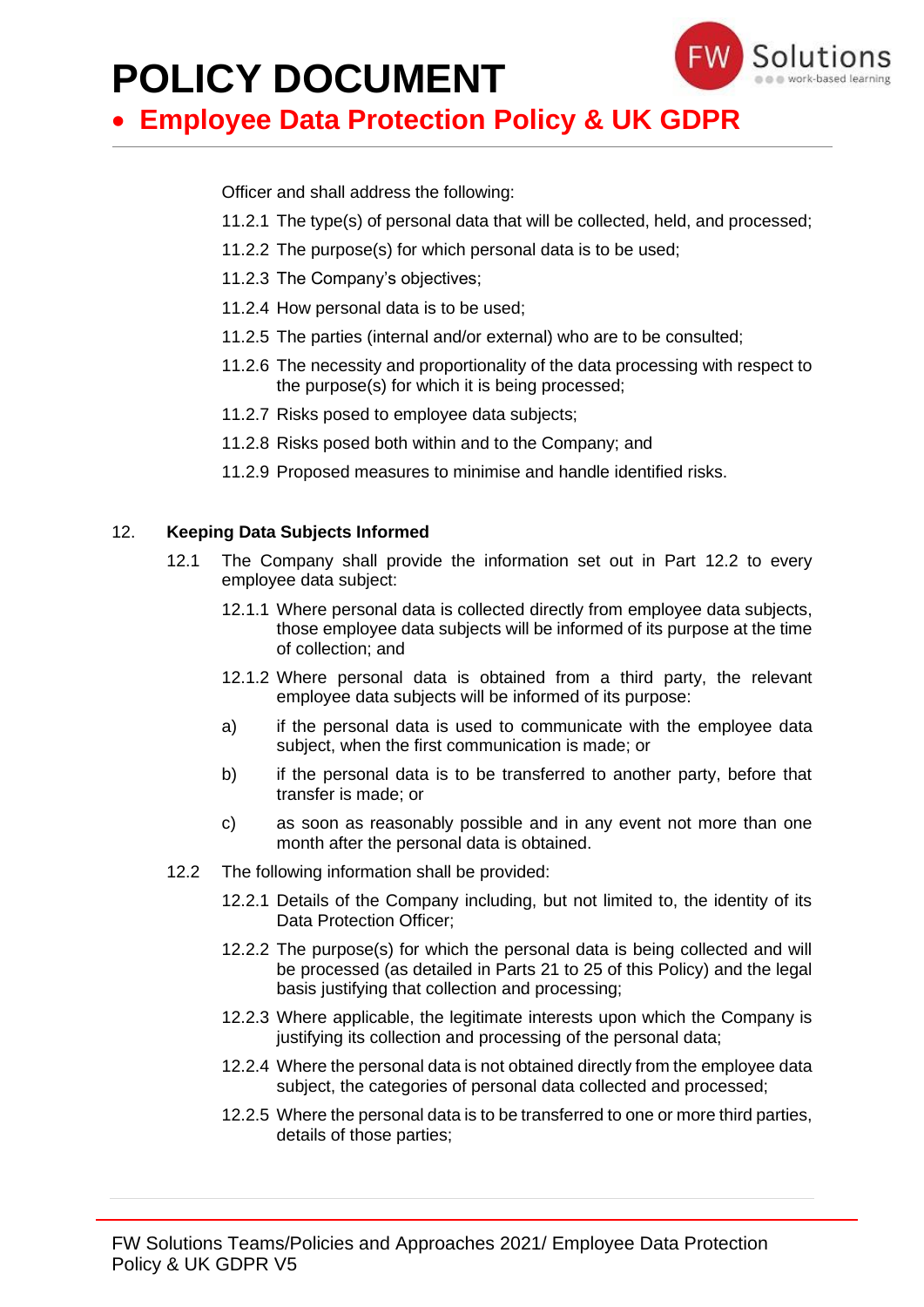

### • **Employee Data Protection Policy & UK GDPR**

- 12.2.6 Where the personal data is to be transferred to a third party that is located outside the UK, details of that transfer, including but not limited to the safeguards in place (see Part 32 of this Policy for further details);
- 12.2.7 Details of data retention;
- 12.2.8 Details of the employee data subject's rights under the GDPR;
- 12.2.9 Details of the employee data subject's right to withdraw their consent to the Company's processing of their personal data;
- 12.2.10Details of the employee data subject's right to complain to the Information Commissioner's Office (the "supervisory authority" under the GDPR);
- 12.2.11Where applicable, details of any legal or contractual requirement or obligation necessitating the collection and processing of the personal data and details of any consequences of failing to provide it; and
- 12.2.12Details of any automated decision-making or profiling that will take place using the personal data, including information on how decisions will be made, the significance of those decisions, and any consequences.

#### 13. **Data Subject Access**

- 13.1 Employee data subjects may make subject access requests ("SARs") at any time to find out more about the personal data which the Company holds about them, what it is doing with that personal data, and why.
- 13.2 Employees wishing to make a SAR should do using a Subject Access Request Form, sending the form to the Company's Data Protection Officer at r.warden@fwsolutions.net.
- 13.3 Responses to SARs shall normally be made within one month of receipt, however this may be extended by up to two months if the SAR is complex and/or numerous requests are made. If such additional time is required, the employee data subject shall be informed.
- 13.4 All SARs received shall be handled by the Company's Data Protection Officer.
- 13.5 The Company does not charge a fee for the handling of normal SARs. The Company reserves the right to charge reasonable fees for additional copies of information that has already been supplied to an employee data subject, and for requests that are manifestly unfounded or excessive, particularly where such requests are repetitive.

#### 14. **Rectification of Personal Data**

- 14.1 Employee data subjects have the right to require the Company to rectify any of their personal data that is inaccurate or incomplete.
- 14.2 The Company shall rectify the personal data in question, and inform the employee data subject of that rectification, within one month of the employee data subject informing the Company of the issue. The period can be extended by up to two months in the case of complex requests. If such additional time is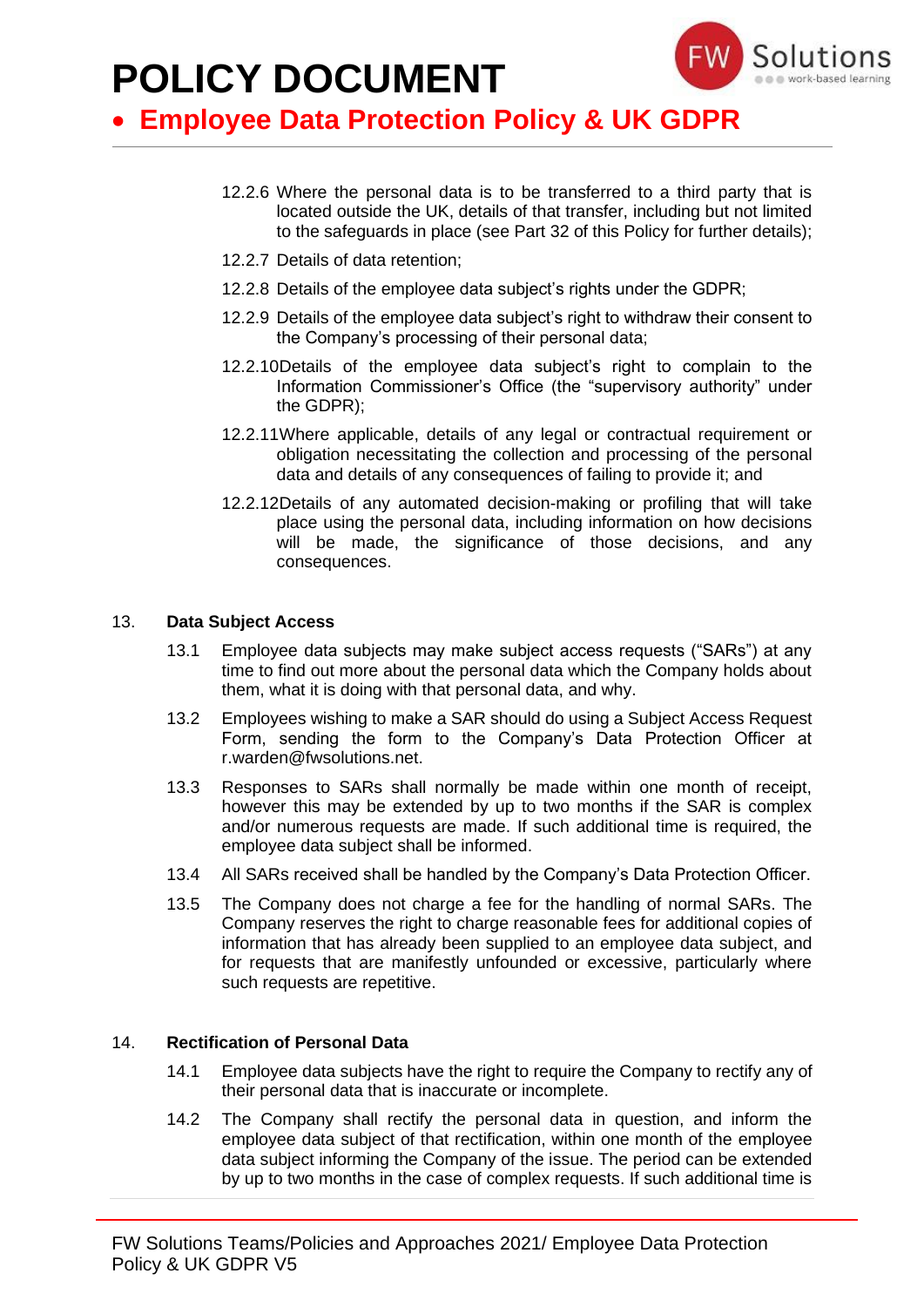

## • **Employee Data Protection Policy & UK GDPR**

required, the employee data subject shall be informed.

14.3 In the event that any affected personal data has been disclosed to third parties, those parties shall be informed of any rectification that must be made to that personal data.

### 15. **Erasure of Personal Data**

- 15.1 Employee data subjects have the right to request that the Company erases the personal data it holds about them in the following circumstances:
	- 15.1.1 It is no longer necessary for the Company to hold that personal data with respect to the purpose(s) for which it was originally collected or processed;
	- 15.1.2 The employee data subject wishes to withdraw their consent to the Company holding and processing their personal data;
	- 15.1.3 The employee data subject objects to the Company holding and processing their personal data (and there is no overriding legitimate interest to allow the Company to continue doing so) (see Part 18 of this Policy for further details concerning the right to object);
	- 15.1.4 The personal data has been processed unlawfully;
	- 15.1.5 The personal data needs to be erased in order for the Company to comply with a particular legal obligation**.**
- 15.2 Unless the Company has reasonable grounds to refuse to erase personal data, all requests for erasure shall be complied with, and the employee data subject informed of the erasure, within one month of receipt of the employee data subject's request. The period can be extended by up to two months in the case of complex requests. If such additional time is required, the employee data subject shall be informed.
- 15.3 In the event that any personal data that is to be erased in response to an employee data subject's request has been disclosed to third parties, those parties shall be informed of the erasure (unless it is impossible or would require disproportionate effort to do so).

### 16. **Restriction of Personal Data Processing**

- 16.1 Employee data subjects may request that the Company ceases processing the personal data it holds about them. If an employee data subject makes such a request, the Company shall retain only the amount of personal data concerning that data subject (if any) that is necessary to ensure that the personal data in question is not processed further.
- 16.2 In the event that any affected personal data has been disclosed to third parties, those parties shall be informed of the applicable restrictions on processing it (unless it is impossible or would require disproportionate effort to do so).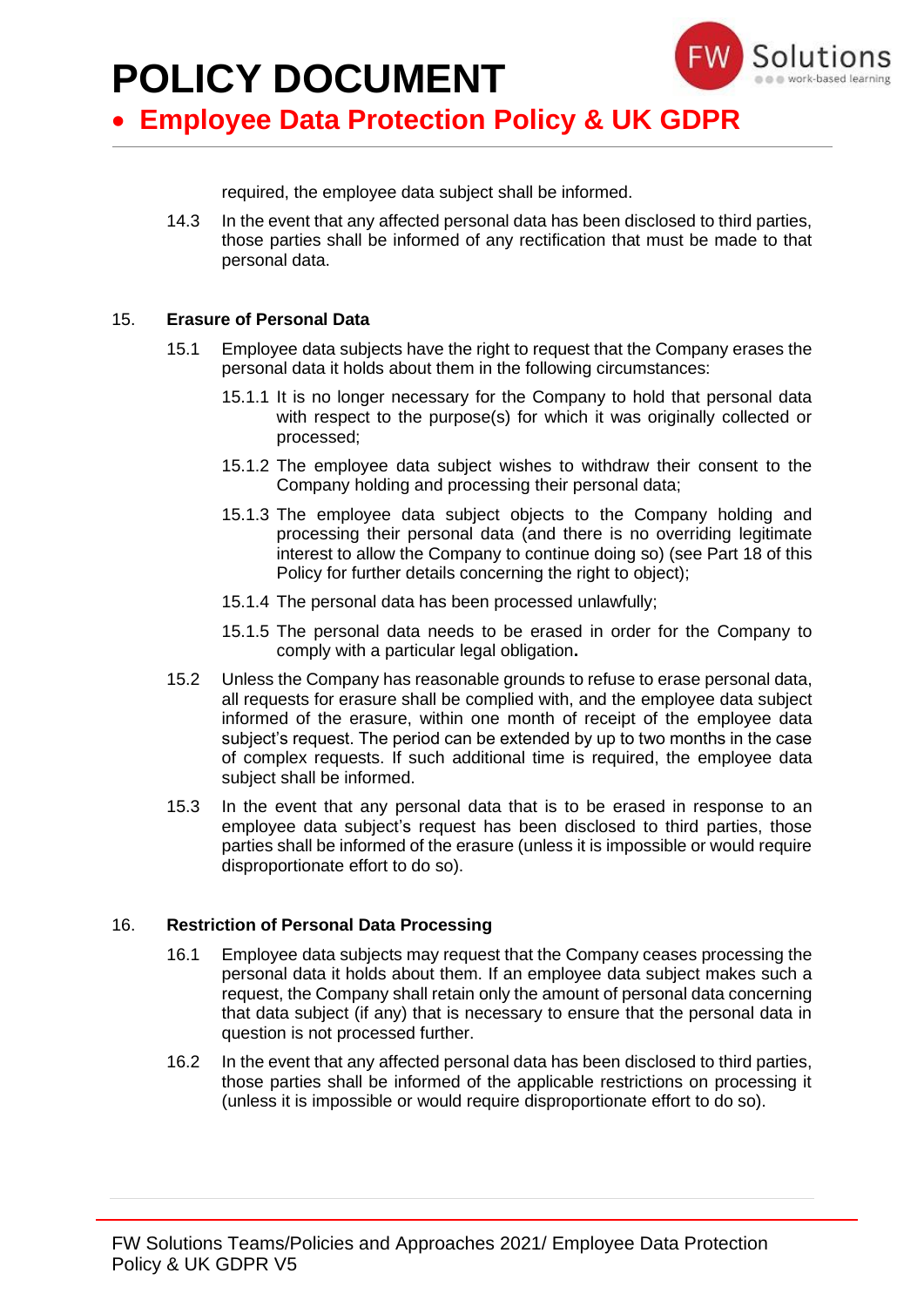

## • **Employee Data Protection Policy & UK GDPR**

### 17. **Objections to Personal Data Processing**

- 17.1 Employee data subjects have the right to object to the Company processing their personal data based on legitimate interests, direct marketing (including profiling) and processing for scientific and/or historical research and statistics purposes.
- 17.2 Where an employee data subject objects to the Company processing their personal data based on its legitimate interests, the Company shall cease such processing immediately, unless it can be demonstrated that the Company's legitimate grounds for such processing override the employee data subject's interests, rights, and freedoms, or that the processing is necessary for the conduct of legal claims.
- 17.3 Where an employee data subject objects to the Company processing their personal data for direct marketing purposes, the Company shall cease such processing immediately.
- 17.4 Where an employee data subject objects to the Company processing their personal data for scientific and/or historical research and statistics purposes, the employee data subject must, under the GDPR, "demonstrate grounds relating to his or her particular situation". The Company is not required to comply if the research is necessary for the performance of a task carried out for reasons of public interest.

### 18. **Personal Data**

The Company holds personal data that is directly relevant to its employees. That personal data shall be collected, held, and processed in accordance with employee data subjects' rights and the Company's obligations under the GDPR and with this Policy. The Company may collect, hold, and process the personal data detailed in Parts 21 to 25 of this Policy:

18.1 Identification information relating to employees:

18.1.1 Name;

18.1.2 Contact Details;

- 18.2 Equal opportunities monitoring information:
	- 18.2.1 Age;
	- 18.2.2 Gender;
	- 18.2.3 Ethnicity;
	- 18.2.4 Nationality;
	- 18.2.5 Religion;
- 18.3 Health records (Please refer to Part 22, below, for further information):
	- 18.3.1 Details of sick leave;
	- 18.3.2 Medical conditions;
	- 18.3.3 Disabilities;
	- 18.3.4 Prescribed medication;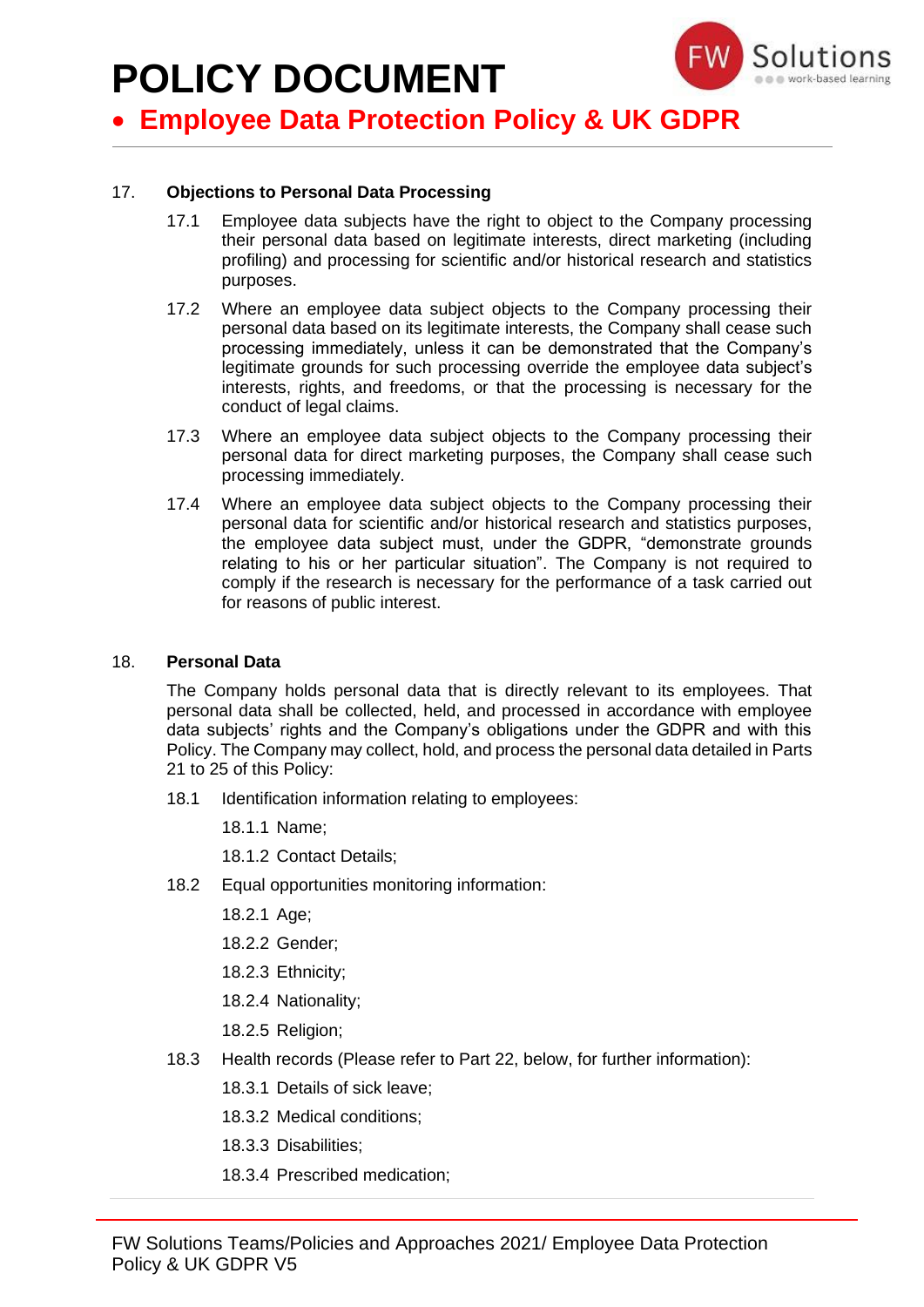

## • **Employee Data Protection Policy & UK GDPR**

- 18.4 Employment records:
	- 18.4.1 Interview notes;
	- 18.4.2 CVs, application forms, covering letters, certificates, CPD record and similar documents;
	- 18.4.3 Assessments, performance reviews, and similar documents;
	- 18.4.4 Details of remuneration including salaries, pay increases, bonuses, commission, overtime, benefits, and expenses;
	- 18.4.5 Records of disciplinary matters including reports and warnings, both formal and informal;
	- 18.4.6 Details of grievances including documentary evidence, notes from interviews, procedures followed, and outcomes;

### 19. **Benefits**

- 19.1 In cases where employee data subjects are enrolled in benefit schemes which are provided by the Company, it may be necessary from time to time for third party organisations to collect personal data from relevant employee data subjects.
- 19.2 Prior to the collection of such data, employee data subjects will be fully informed of the personal data that is to be collected, the reasons for its collection, and the way(s) in which it will be processed, as per the information requirements set out in Part 12 of this Policy.
- 19.3 The Company shall not use any such personal data except insofar as is necessary in the administration of the relevant benefits schemes.
- 19.4 The following schemes are available to employees. Please note that not all schemes may be applicable to all employees:

19.4.1 Simply Health.

### 20. **Employee Monitoring**

- 20.1 The Company may from time to time monitor the activities of employee data subjects. Such monitoring may include, but will not necessarily be limited to, internet and email monitoring. In the event that monitoring of any kind is to take place (unless exceptional circumstances, such as the investigation of criminal activity or a matter of equal severity, justify covert monitoring), employee data subjects will be informed of the exact nature of the monitoring in advance.
- 20.2 Monitoring should not (unless exceptional circumstances justify it, as above) interfere with an employee's normal duties.
- 20.3 Monitoring will only take place if the Company considers that it is necessary to achieve the benefit it is intended to achieve. Personal data collected during any such monitoring will only be collected, held, and processed for reasons directly related to (and necessary for) achieving the intended result and, at all times, in accordance with employee data subjects' rights and the Company's obligations under the GDPR.
- 20.4 The Company shall ensure that there is no unnecessary intrusion upon employee data subjects' personal communications or activities, and under no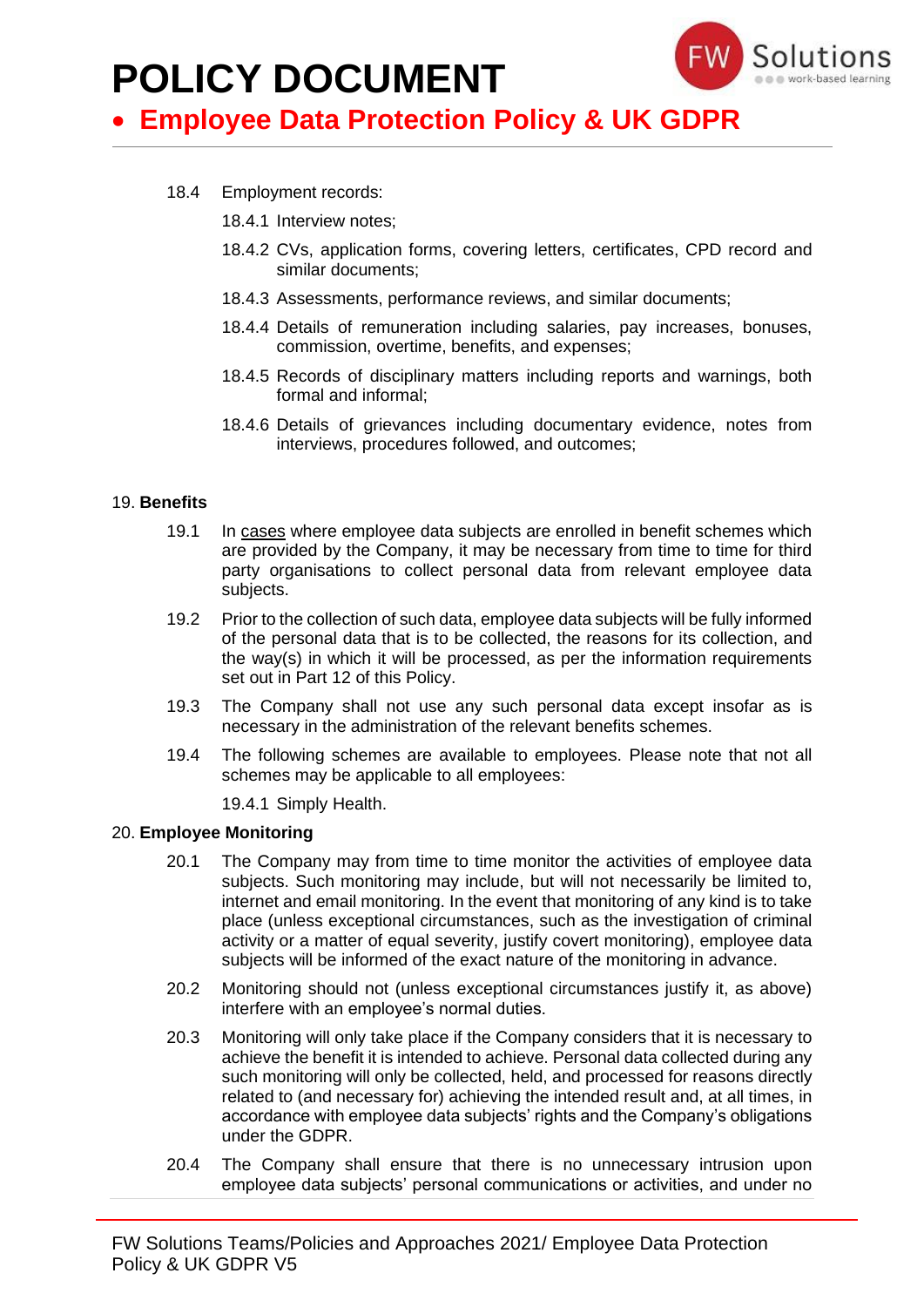

## • **Employee Data Protection Policy & UK GDPR**

circumstances will monitoring take place outside of an employee data subject's normal place of work or work hours, unless the employee data subject in question is using Company equipment or other facilities including, but not limited to, Company email, the Company intranet, or a virtual private network ("VPN") service provided by the Company for employee use.

### 21. **Data Security - Transferring Personal Data and Communications**

The Company shall ensure that the following measures are taken with respect to all communications and other transfers involving personal data (including, but not limited to, personal data relating to employees):

- 21.1 All emails containing personal data must be encrypted;
- 21.2 All emails containing personal data must be marked "confidential";
- 21.3 Personal data may be transmitted over secure networks only; transmission over unsecured networks is not permitted in any circumstances;
- 21.4 Personal data may not be transmitted over a wireless network if there is a wired alternative that is reasonably practicable;
- 21.5 Personal data contained in the body of an email, whether sent or received, should be copied from the body of that email and stored securely. The email itself should be deleted. All temporary files associated therewith should also be deleted;
- 21.6 Where personal data is to be transferred in hardcopy form it should be passed directly to the recipient or sent using Royal Mail recorded delivery; and
- 21.7 All personal data to be transferred physically, whether in hardcopy form or on removable electronic media shall be transferred in a suitable container marked "confidential".

### 22. **Data Security - Storage**

The Company shall ensure that the following measures are taken with respect to the storage of personal data (including, but not limited to, personal data relating to employees):

- 22.1 All electronic copies of personal data should be stored securely using passwords and data encryption;
- 22.2 All hardcopies of personal data, along with any electronic copies stored on physical, removable media should be stored securely in a locked box, drawer, cabinet, or similar;
- 22.3 All personal data stored electronically should be backed up with backups stored onsite. All backups should be encrypted;
- 22.4 No personal data should be stored on any mobile device (including, but not limited to, laptops, tablets, and smartphones), whether such device belongs to the Company or otherwise; and
- 22.5 No personal data should be transferred to any device personally belonging to an employee and personal data may only be transferred to devices belonging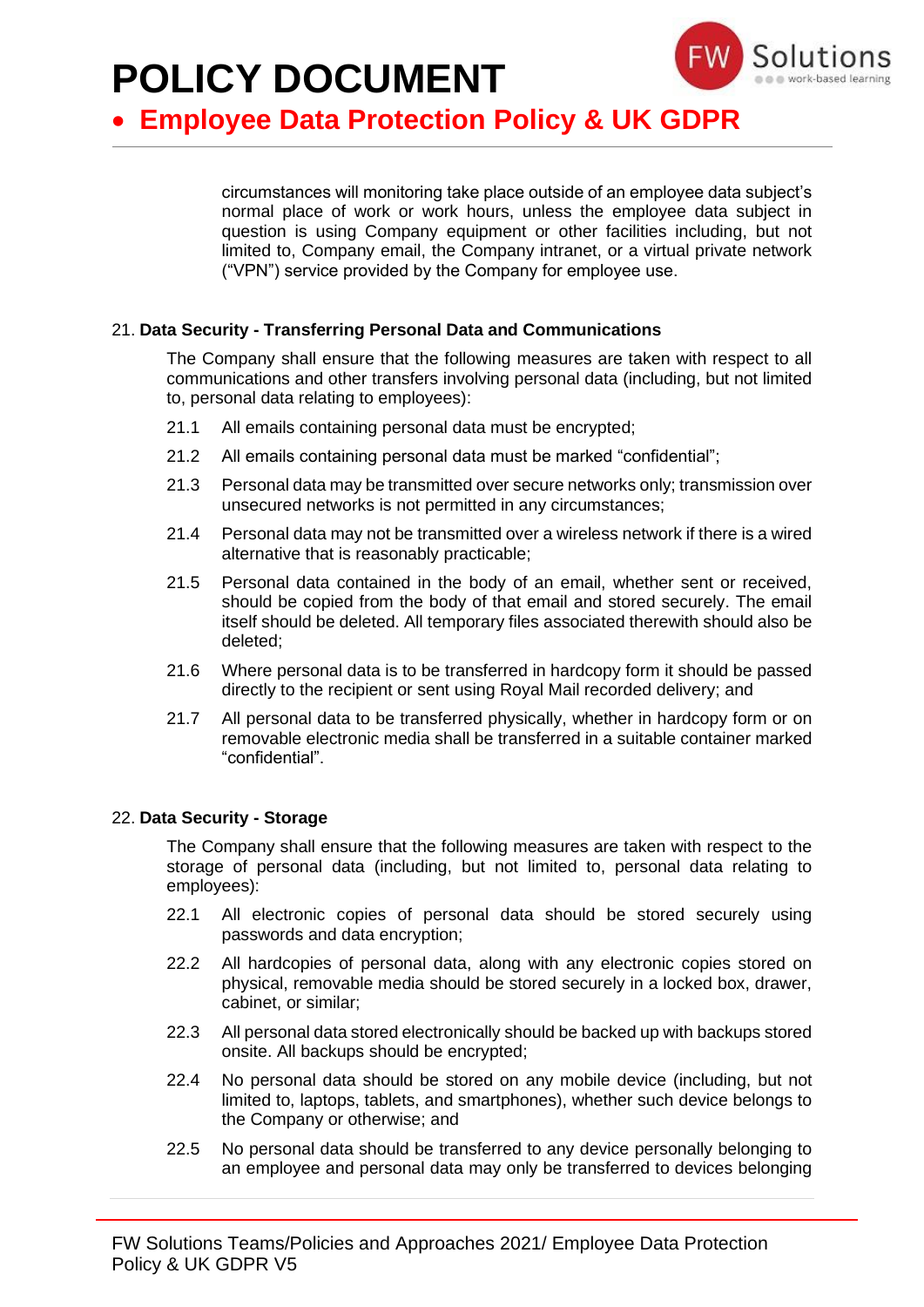

## • **Employee Data Protection Policy & UK GDPR**

to agents, contractors, or other parties working on behalf of the Company where the party in question has agreed to comply fully with the letter and spirit of this Policy and of the GDPR (which may include demonstrating to the Company that all suitable technical and organisational measures have been taken).

### 23. **Data Security - Disposal**

When any personal data is to be erased or otherwise disposed of for any reason (including where copies have been made and are no longer needed), it should be securely deleted and disposed of. For further information on the deletion and disposal of personal data, please refer to the Company's Data Retention Policy.

### 24. **Data Security - Use of Personal Data**

The Company shall ensure that the following measures are taken with respect to the use of personal data:

- 24.1 No personal data may be shared informally and if an employee, agent, subcontractor, or other party working on behalf of the Company requires access to any personal data that they do not already have access to, such access should be formally requested from the Data Protection Officer;
- 24.2 No personal data may be transferred to any employees, agents, contractors, or other parties, whether such parties are working on behalf of the Company or not, without the authorisation of the Data Protection Officer;
- 24.3 Personal data must be handled with care at all times and should not be left unattended or on view to unauthorised employees, agents, sub-contractors, or other parties at any time;
- 24.4 If personal data is being viewed on a computer screen and the computer in question is to be left unattended for any period of time, the user must lock the computer and screen before leaving it; and

### 25. **Data Security - IT Security**

The Company shall ensure that the following measures are taken with respect to IT and information security:

- 25.1 All passwords used to protect personal data should be changed regularly and should not use words or phrases that can be easily guessed or otherwise compromised. All passwords must contain a combination of uppercase and lowercase letters, numbers, and symbols.
- 25.2 Under no circumstances should any passwords be written down or shared between any employees, agents, contractors, or other parties working on behalf of the Company, irrespective of seniority or department. If a password is forgotten, it must be reset using the applicable method. IT staff do not have access to passwords;
- 25.3 All software (including, but not limited to, applications and operating systems) shall be kept up-to-date. The Company's IT staff shall be responsible for installing any and all security-related updates; and
- 25.4 No software may be installed on any Company-owned computer or device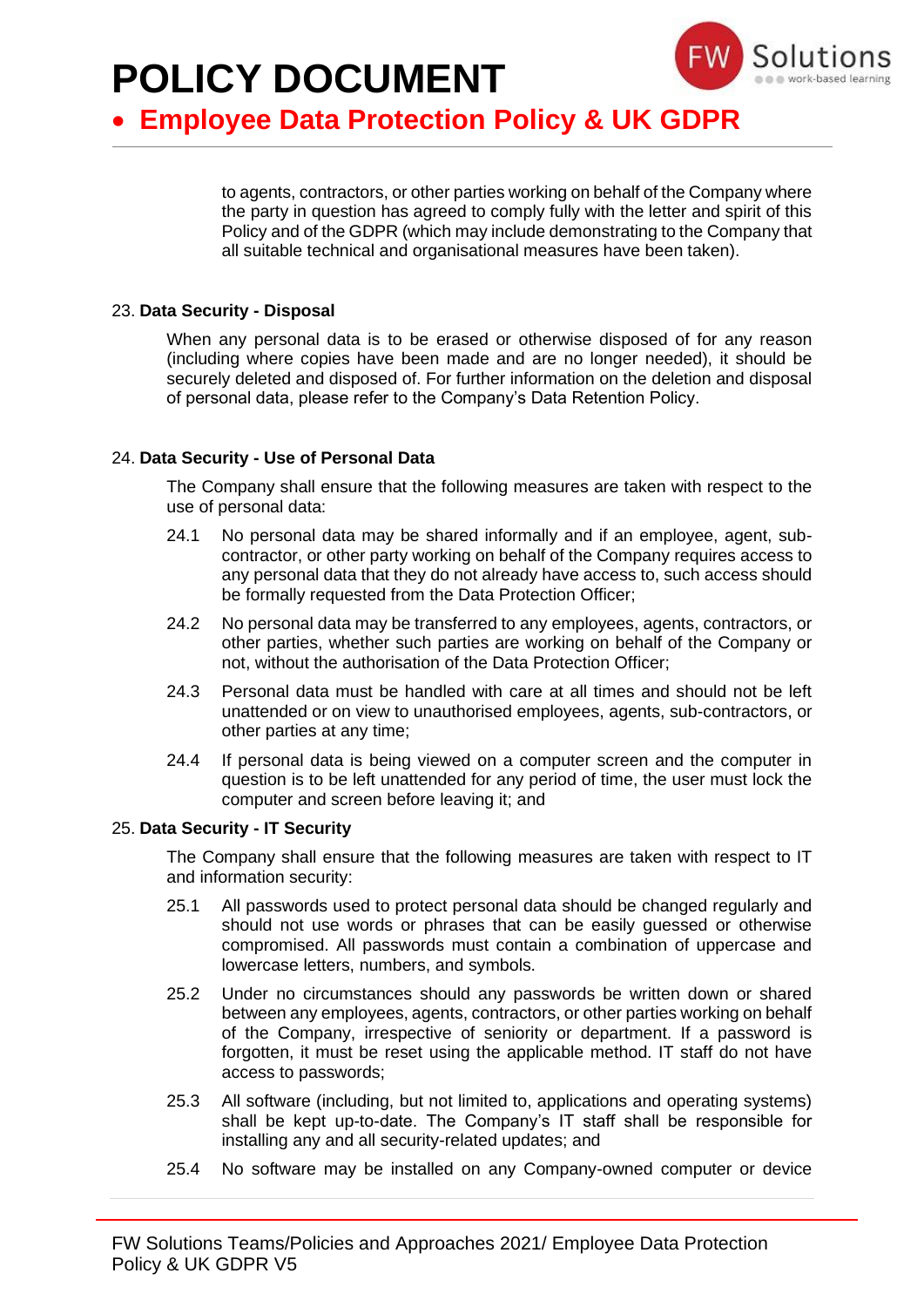

## • **Employee Data Protection Policy & UK GDPR**

without the prior approval of the Data Protection Officer.

### 26. **Organisational Measures**

The Company shall ensure that the following measures are taken with respect to the collection, holding, and processing of personal data:

- 26.1 All employees, agents, contractors, or other parties working on behalf of the Company shall be made fully aware of both their individual responsibilities and the Company's responsibilities under the GDPR and under this Policy, and shall be provided with a copy of this Policy;
- 26.2 Only employees, agents, sub-contractors, or other parties working on behalf of the Company that need access to, and use of, personal data in order to carry out their assigned duties correctly shall have access to personal data held by the Company;
- 26.3 All employees, agents, contractors, or other parties working on behalf of the Company handling personal data will be appropriately trained to do so;
- 26.4 All employees, agents, contractors, or other parties working on behalf of the Company handling personal data will be appropriately supervised;
- 26.5 All employees, agents, contractors, or other parties working on behalf of the Company handling personal data shall be required and encouraged to exercise care, caution, and discretion when discussing work-related matters that relate to personal data, whether in the workplace or otherwise;
- 26.6 Methods of collecting, holding, and processing personal data shall be regularly evaluated and reviewed;
- 26.7 All personal data held by the Company shall be reviewed periodically, as set out in the Company's Data Retention Policy;
- 26.8 The performance of those employees, agents, contractors, or other parties working on behalf of the Company handling personal data shall be regularly evaluated and reviewed;
- 26.9 All employees, agents, contractors, or other parties working on behalf of the Company handling personal data will be bound to do so in accordance with the principles of the GDPR and this Policy by contract;
- 26.10 All agents, contractors, or other parties working on behalf of the Company handling personal data must ensure that any and all of their employees who are involved in the processing of personal data are held to the same conditions as those relevant employees of the Company arising out of this Policy and the GDPR; and
- 26.11 Where any agent, contractor or other party working on behalf of the Company handling personal data fails in their obligations under this Policy that party shall indemnify and hold harmless the Company against any costs, liability, damages, loss, claims or proceedings which may arise out of that failure.

### 27. **Transferring Personal Data to a Country Outside the EEA**

27.1 The Company may from time to time transfer ('transfer' includes making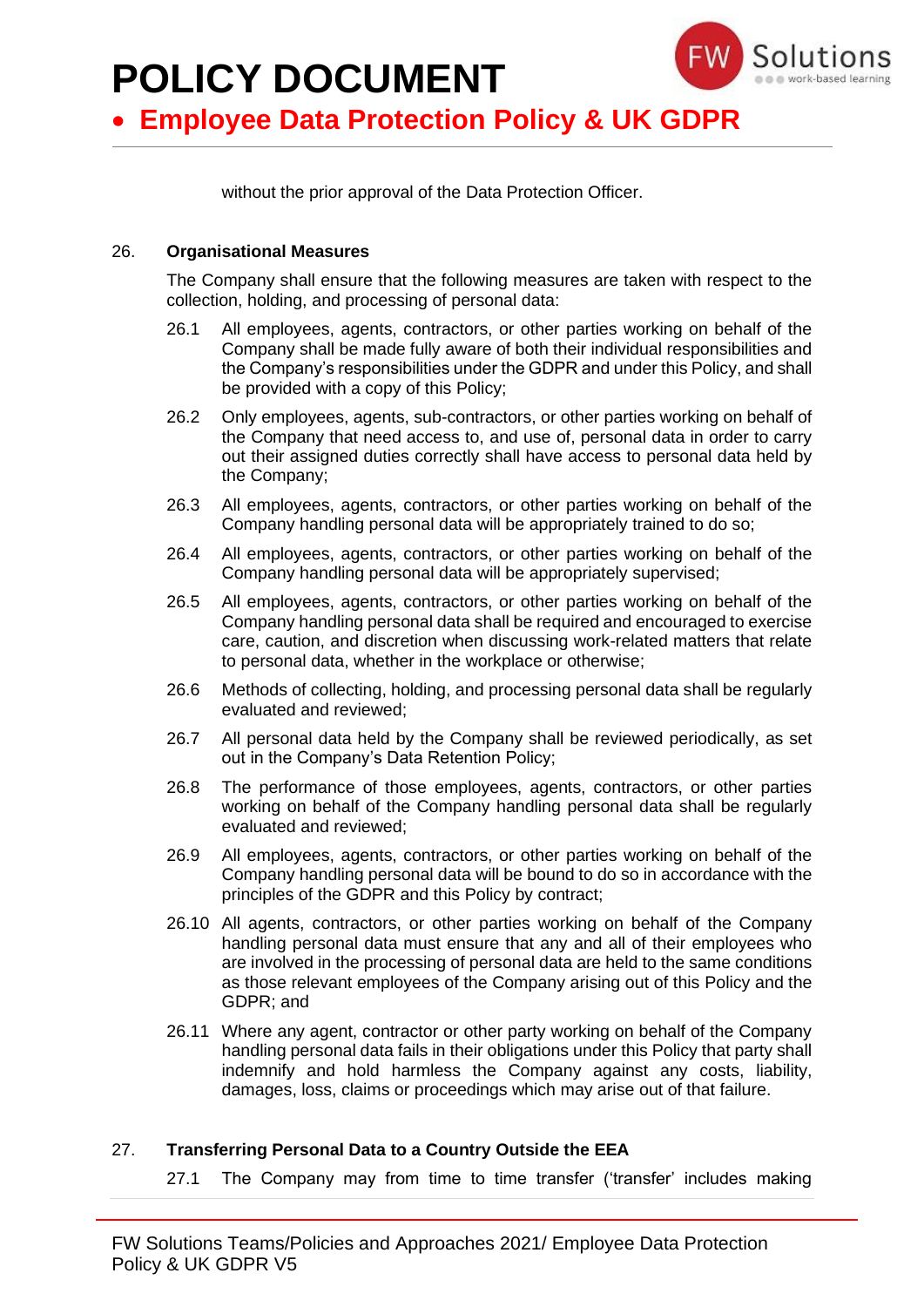

### • **Employee Data Protection Policy & UK GDPR**

available remotely) personal data to countries outside the UK.

- 27.2 The transfer of personal data to a country outside of the UK shall take place only if one or more of the following applies:
	- 27.2.1 The transfer is to a country, territory, or one or more specific sectors in that country (or an international organisation), that the Information Commissioner's Office (IOC) has determined ensures an adequate level of protection for personal data;
	- 27.2.2 The transfer is to a country (or international organisation) which provides appropriate safeguards in the form of a legally binding agreement between public authorities or bodies; binding corporate rules; compliance with an approved code of conduct approved by a supervisory authority (e.g. the Information Commissioner's Office); certification under an approved certification mechanism (as provided for in the GDPR); contractual clauses agreed and authorised by the competent supervisory authority; or provisions inserted into administrative arrangements between public authorities or bodies authorised by the competent supervisory authority;
	- 27.2.3 The transfer is made with the informed consent of the relevant employee data subject(s);
	- 27.2.4 The transfer is necessary for the performance of a contract between the employee data subject and the Company (or for pre-contractual steps taken at the request of the employee data subject);
	- 27.2.5 The transfer is necessary for important public interest reasons;
	- 27.2.6 The transfer is necessary for the conduct of legal claims;
	- 27.2.7 The transfer is necessary to protect the vital interests of the employee data subject or other individuals where the employee data subject is physically or legally unable to give their consent; or
	- 27.2.8 The transfer is made from a register that, under UK law, is intended to provide information to the public and which is open for access by the public in general or otherwise to those who are able to show a legitimate interest in accessing the register.

### 28. **Data Breach Notification**

- 28.1 All personal data breaches must be reported immediately to the Company's Data Protection Officer.
- 28.2 If a personal data breach occurs and that breach is likely to result in a risk to the rights and freedoms of employee data subjects (e.g. financial loss, breach of confidentiality, discrimination, reputational damage, or other significant social or economic damage), the Data Protection Officer must ensure that the Information Commissioner's Office is informed of the breach without delay, and in any event, within 72 hours after having become aware of it.
- 28.3 In the event that a personal data breach is likely to result in a high risk (that is, a higher risk than that described under Part 29.2) to the rights and freedoms of employee data subjects, the Data Protection Officer must ensure that all